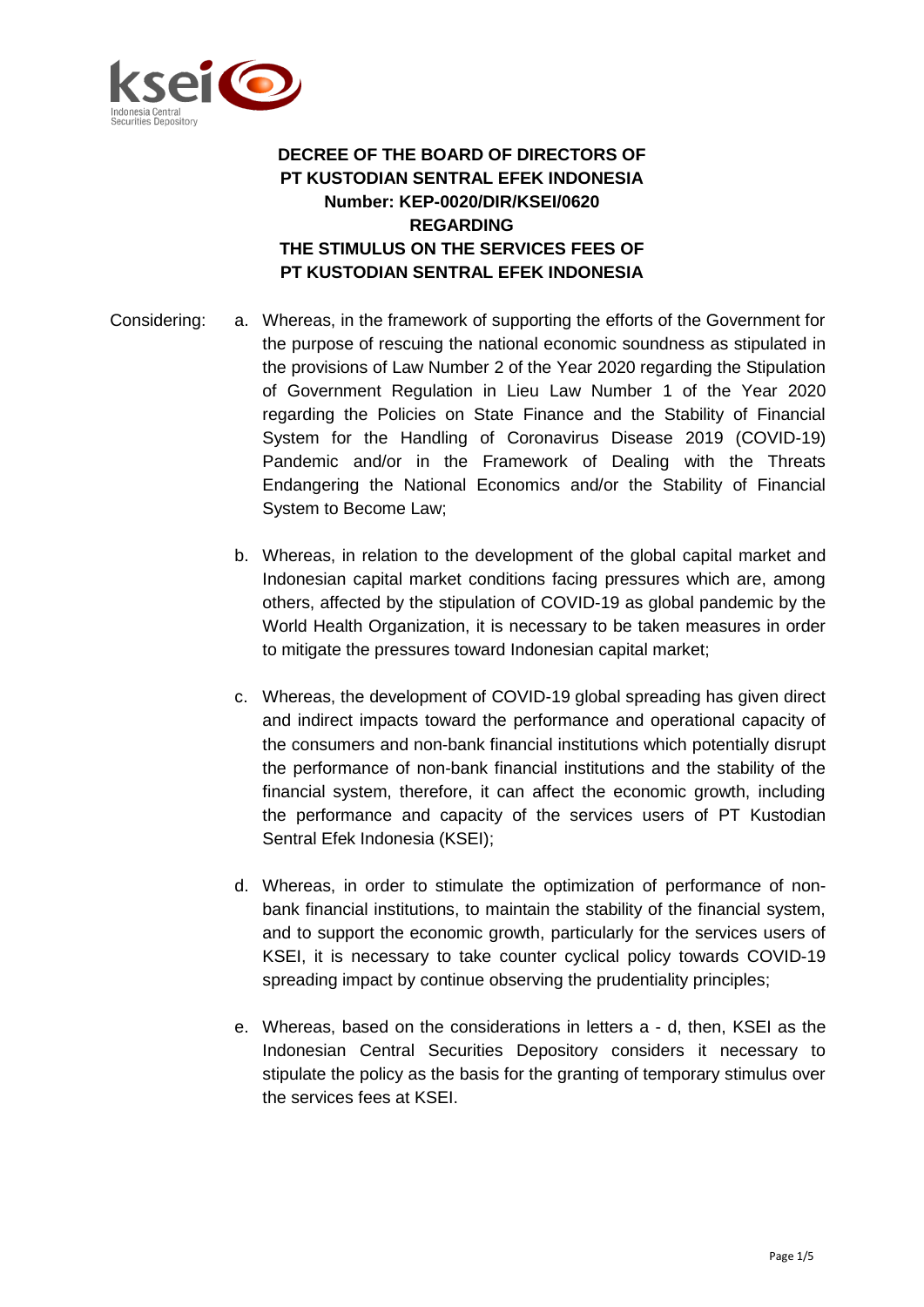

Bearing in

mind:

- a. Law Number 8 of the year 1995 regarding Capital Market (State Gazette of the Republic of Indonesia Number 64 of the Year 1995, Supplement to the State Gazette of the Republic of Indonesia Number 3608 of the Year 1995).
	- b. Regulation of the Financial Services Authority Number 48/POJK.04/2016 regarding the Procedure for the Rule Making by the Indonesian Central Securities Depository (State Gazette of the Republic Indonesia Number 277 of the Year 2016, Supplement to the State Gazette of the Republic of Indonesia Number 5973 of the Year 2016).
	- c. Regulation of the Financial Services Authority Number 28/POJK.04/2016 regarding the Integrated Investment Administration System (State Gazette of the Republic of Indonesia Number 149 of the Year 2016, Supplement to the State Gazette of the Republic of Indonesia Number 5910 of the Year 2016).
	- d. Decree of the Chairman of the Capital Market Supervisory Agency Number KEP-54/PM/1998 dated November 11, 1998, regarding the Granting of Business Permit as the Indonesian Central Securities Depository to PT Kustodian Sentral Efek Indonesia.
	- e. Letter of the Board of Commissioners of the Financial Services Authority Number S-83/PM.21/2018 dated January 26, 2018, regarding the Approval over the Regulation of PT Kustodian Sentral Efek Indonesia Number VI-B regarding the Integrated Investment Management System Services Fees at KSEI.
	- f. Letter of the Board of Commissioners of the Financial Services Authority Number S-168/D.04/2020 dated June 18, 2020, regarding the Approval over the Relaxation on Policy and Stimulus of SRO to the Stakeholders.
	- g. List of Services Fees of the Indonesian Central Securities Depository (Attachment to the Decree of the Board of Directors of KSEI No. KEP-017/DIR/KSEI/1209 dated December 9, 2009).
	- h. Regulation of KSEI No.VI-B regarding the Integrated Investment Management System Services Fees at KSEI (Attachment to the Decree of the Board of Directors of KSEI No. KEP-0005/DIR/KSEI/0218 dated February 1, 2018).
	- i. Circular Letter of KSEI Number SE-0005/DIR-EKS/KSEI/0919 regarding the Services Fees of the Indonesian Central Securities Depository for Securities Issued through Information Technology Based Rights Issue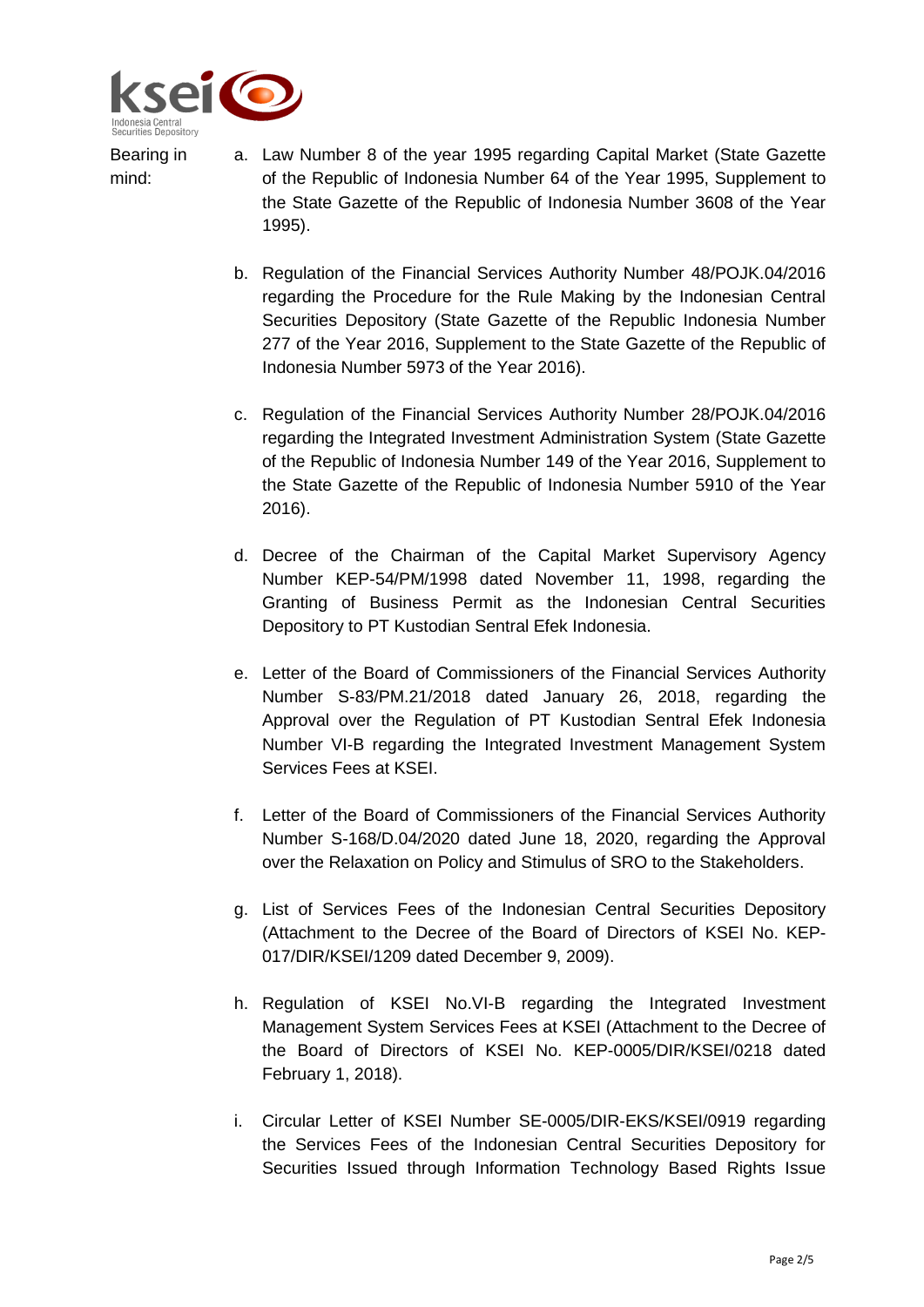

(Equity Crowd Funding).

## **HAS DECIDED**

- To stipulate: 1. KSEI grants stimulus to the services users of KSEI consisting of the Securities Issuers, the Account Holders, and the S-INVEST Users as contained in this Decree.
	- 2. Stimulus granted to the Securities Issuers are:
		- a. Exemption of the Initial Securities Registration Fee as stipulated in the Point 1 of the List of Services Fees of the Indonesian Central Securities Depository for the Securities registration period in accordance with the validity period of this Decree;
		- b. Exemption of ECF Registration Fee as stipulated in Point 2.1 of the Circular Letter of KSEI Number SE-0005/DIR-EKS/KSEI/0919 regarding the Services Fees of the Indonesian Central Securities Depository for Securities Issued through Information Technology Based Rights Issue (Equity Crowd Funding) for the Securities registration period in accordance with the validity period of this Decree;
		- c. Imposition of Annual Securities Registration Fee totaling to 50% (fifty percent) as stipulated in Point 2 of the List of Services Fees of the Indonesian Central Securities Depository for the Securities registration period in accordance with the validity period of this Decree; and
		- d. Imposition of ECH Annual Fee totaling to 50% (fifty percent) as stipulated in Point 2.2 of the Circular Letter No. SE-0005/DIR-EKS/KSEI/0919 regarding the Services Fees of the Indonesian Central Securities Depository for Securities Issued through Information Technology Based Rights Issuer (Equity Crowd Funding) for Securities registration period in accordance with the validity period of this Decree.
	- 3. Stimulus granted to the Account Holders are:
		- a. Adjustment to the amount of Depository Fee for the entire Securities registered at KSEI from previously totaling to 0.005% as stipulated in Point 4 of the List of Services Fees of the Indonesian Central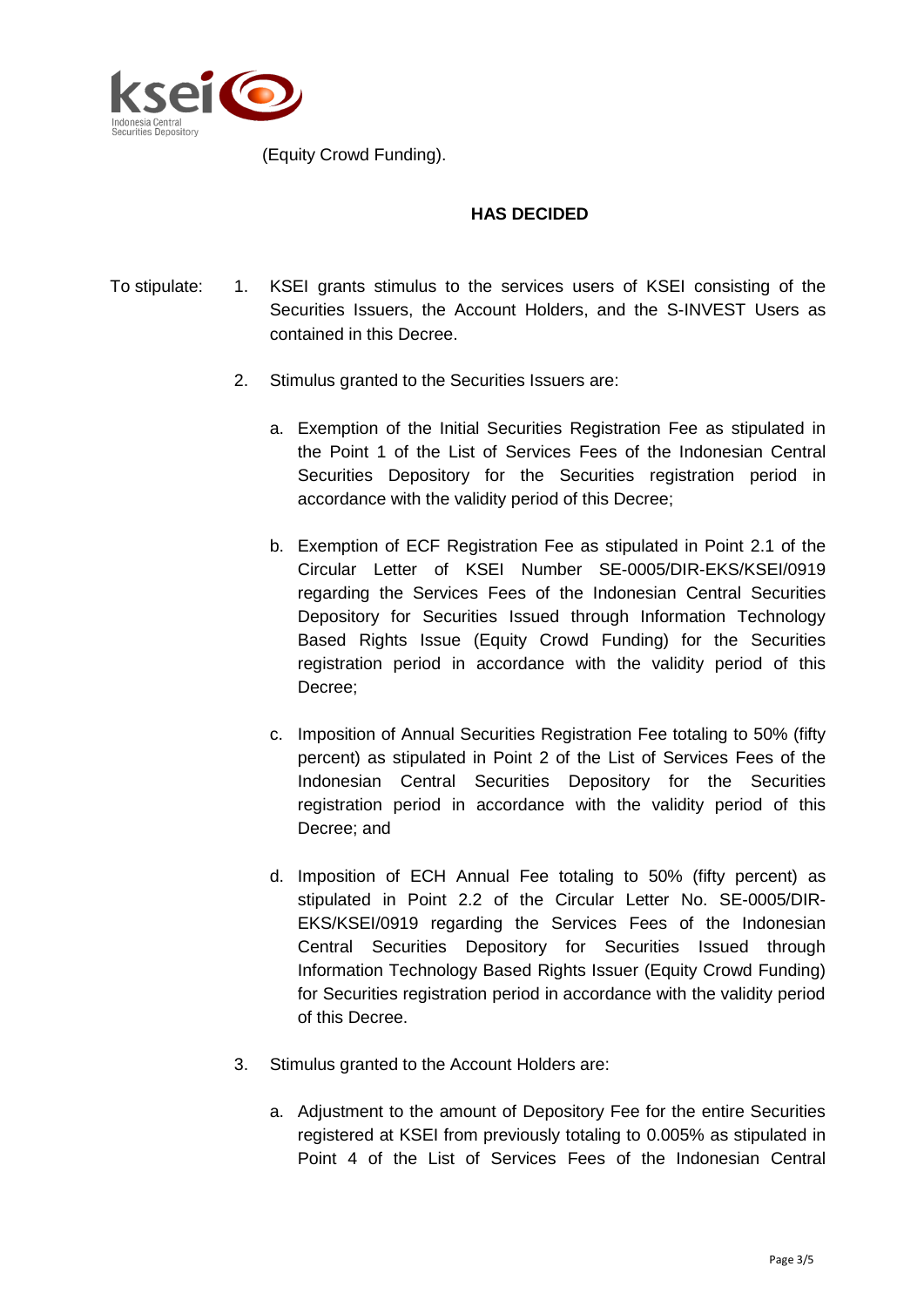

Securities Depository, to become 0.0045% for the depository of Securities during the validity period of this Decree; and

- b. Granting of alternative network for C-BEST connection by using Virtual Private Network (VPN) totaling to 5 (five) lines to support Work From Home (WFH) through the vendor appointed by KSEI in accordance with the billing during the validity period of this Decree.
- 4. Stimulus granted to the S-INVEST Users are:
	- a. Exemption of Investment Product Registration Fee, as stipulated in Point 3.1 of the Regulation of KSEI Number VI-B regarding the Integrated Investment Management System Services Fees at KSEI for the Investment Product registration period in accordance with the validity period of this Decree;
	- b. Adjustment to the Investment Product Monthly Fee to become 0.00075%, from previously totaling to 0.003% as stipulated in Point 4 of the Decree of the Board of Directors of PT Kustodian Sentral Efek Indonesia Number: KEP-0005/DIR/KSEI/0218 regarding the Regulation of KSEI Number VI-B regarding the Integrated Investment Management System Services Fees at KSEI and Point 3.2.1.1 of the Regulation of KSEI Number VI-B regarding the Integrated Investment Management System Services Fees at KSEI in accordance with the Investment Product Net Assets Value during the validity period of this Decree;
	- c. Adjustment to the Investment Product Monthly Fee to become 0,001%, from previously totaling to 0.004% as stipulated in Point 4 of the Decree of the Board of Directors of PT Kustodian Sentral Efek Indonesia Number: KEP-0005/DIR/KSEI/0218 regarding the Regulation of KSEI Number VI-B regarding the Integrated Investment Management System Services Fees at KSEI and Point 3.2.1.2 of the Regulation of KSEI Number VI-B regarding the Integrated Investment Management System Services Fees at KSEI in accordance with the Investment Product Net Assets Value during the validity period of this Decree;
	- d. Adjustment to the Investment Product Monthly Fee to become 0.00125%, from previously totaling to 0.005% as stipulated in Point 4 of the Decree of the Board of Directors of PT Kustodian Sentral Efek Indonesia Number: KEP-0005/DIR/KSEI/0218 regarding the Regulation of KSEI Number VI-B regarding the Integrated Investment Management System Services Fees at KSEI and Point 3.2.1.3 of the